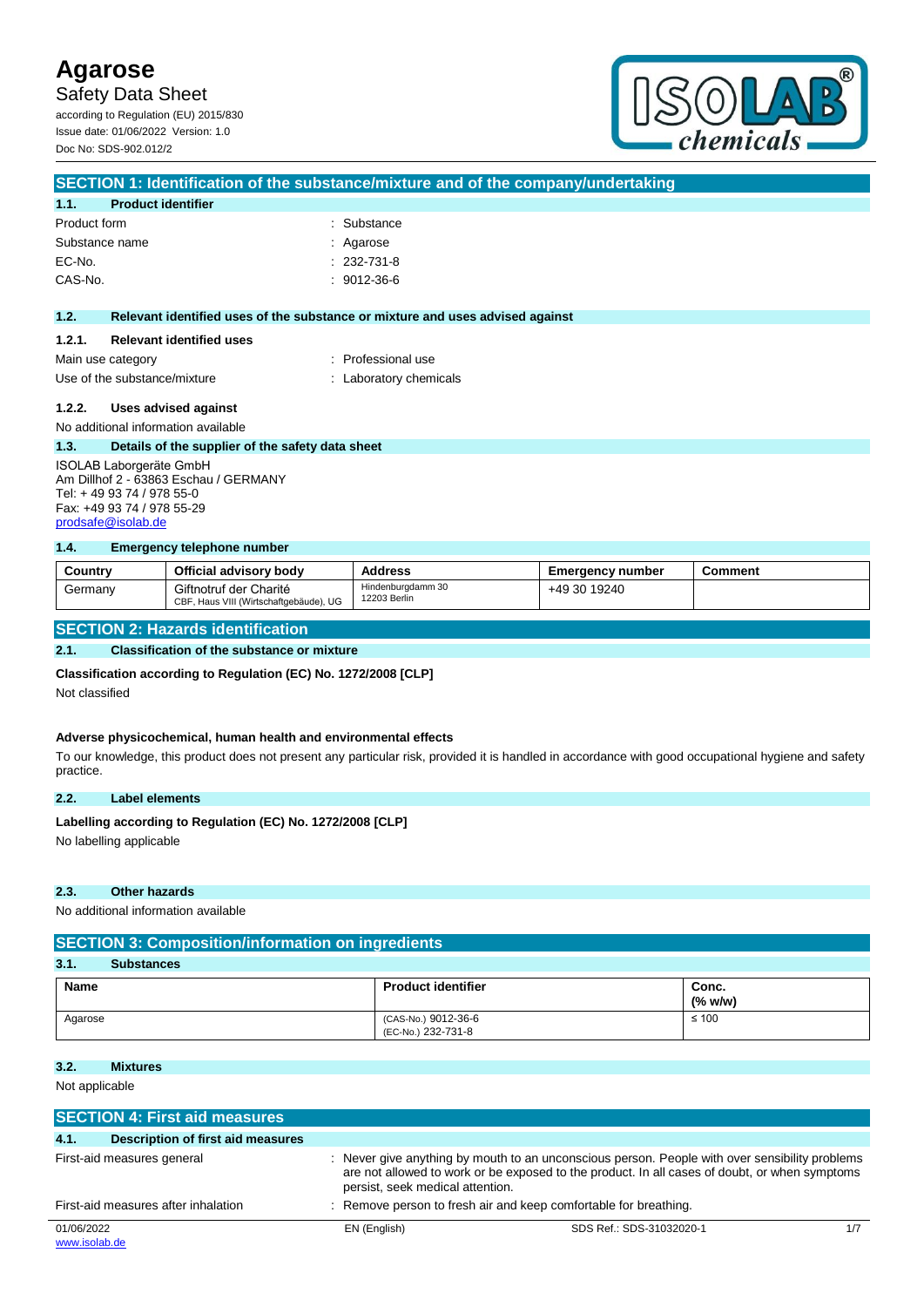| <b>Agarose</b>          | <b>Safety Data Sheet</b><br>according to Regulation (EU) 2015/830<br>Issue date: 01/06/2022 Version: 1.0<br>Doc No: SDS-902.012/2 | chemicals                                                                                                                                                                                                                                                                                                                                                                                                                                           |
|-------------------------|-----------------------------------------------------------------------------------------------------------------------------------|-----------------------------------------------------------------------------------------------------------------------------------------------------------------------------------------------------------------------------------------------------------------------------------------------------------------------------------------------------------------------------------------------------------------------------------------------------|
|                         | First-aid measures after skin contact                                                                                             | : Wash skin with plenty of water.                                                                                                                                                                                                                                                                                                                                                                                                                   |
|                         | First-aid measures after eye contact                                                                                              | Rinse eyes with water as a precaution.                                                                                                                                                                                                                                                                                                                                                                                                              |
|                         | First-aid measures after ingestion                                                                                                | Call a poison center or a doctor if you feel unwell.                                                                                                                                                                                                                                                                                                                                                                                                |
| 4.2.                    | Most important symptoms and effects, both acute and delayed                                                                       |                                                                                                                                                                                                                                                                                                                                                                                                                                                     |
|                         | No additional information available                                                                                               |                                                                                                                                                                                                                                                                                                                                                                                                                                                     |
| 4.3.                    | Indication of any immediate medical attention and special treatment needed<br>Treat symptomatically.                              |                                                                                                                                                                                                                                                                                                                                                                                                                                                     |
|                         | <b>SECTION 5: Firefighting measures</b>                                                                                           |                                                                                                                                                                                                                                                                                                                                                                                                                                                     |
| 5.1.                    | <b>Extinguishing media</b>                                                                                                        |                                                                                                                                                                                                                                                                                                                                                                                                                                                     |
|                         | Suitable extinguishing media                                                                                                      | : Water spray. dry chemical powder, alcohol-resistant foam, carbon dioxide (CO2).                                                                                                                                                                                                                                                                                                                                                                   |
|                         | Unsuitable extinguishing media                                                                                                    | : Strong water jet.                                                                                                                                                                                                                                                                                                                                                                                                                                 |
| 5.2.                    | Special hazards arising from the substance or mixture                                                                             |                                                                                                                                                                                                                                                                                                                                                                                                                                                     |
| Fire hazard             |                                                                                                                                   | : Keep away from ignition sources (including static discharges). Contact with combustible<br>material may cause fire.                                                                                                                                                                                                                                                                                                                               |
| <b>Explosion hazard</b> |                                                                                                                                   | : Heat may build pressure, rupturing closed containers, spreading fire and increasing risk of<br>burns and injuries.                                                                                                                                                                                                                                                                                                                                |
|                         | Reactivity in case of fire                                                                                                        | : At high temperature may liberate dangerous gases.                                                                                                                                                                                                                                                                                                                                                                                                 |
| fire                    | Hazardous decomposition products in case of                                                                                       | : Toxic fumes may be released.                                                                                                                                                                                                                                                                                                                                                                                                                      |
| 5.3.                    | <b>Advice for firefighters</b>                                                                                                    |                                                                                                                                                                                                                                                                                                                                                                                                                                                     |
|                         | Precautionary measures fire                                                                                                       | : Approach from upwind. Use water spray or fog for cooling exposed containers. Keep away from<br>combustible materials.                                                                                                                                                                                                                                                                                                                             |
|                         | Firefighting instructions                                                                                                         | : Use water spray or fog for cooling exposed containers. Cool adjacent tanks / containers /<br>drums with water jet. Do not allow water to enter the vessels, a violent reaction may occur. Do<br>not enter fire area without proper protective equipment, including respiratory protection.<br>Exercise caution when fighting any chemical fire. Keep upwind. In case of fire: Evacuate area.<br>Fight fire remotely due to the risk of explosion. |
|                         | Protection during firefighting                                                                                                    | : Do not attempt to take action without suitable protective equipment. Self-contained breathing<br>apparatus. Complete protective clothing.                                                                                                                                                                                                                                                                                                         |
| Other information       |                                                                                                                                   | High temperature decomposition products are harmful by inhalation. Inhalation of vapour can<br>cause breathing difficulties.                                                                                                                                                                                                                                                                                                                        |
|                         | <b>SECTION 6: Accidental release measures</b>                                                                                     |                                                                                                                                                                                                                                                                                                                                                                                                                                                     |
| 6.1.                    | Personal precautions, protective equipment and emergency procedures                                                               |                                                                                                                                                                                                                                                                                                                                                                                                                                                     |
|                         | General measures                                                                                                                  | : Eliminate every possible source of ignition. Access forbidden to unauthorised personnel. Use<br>protective clothing. Prevent from entering sewers, basements and workpits, or any place where<br>its accumulation can be dangerous. Notify authorities if product enters sewers or public waters.<br>Use care in walking on spilled material. Do not inhale vapour.                                                                               |
| 6.1.1.                  | For non-emergency personnel                                                                                                       |                                                                                                                                                                                                                                                                                                                                                                                                                                                     |
|                         | Protective equipment                                                                                                              | : Wear recommended personal protective equipment. Dust formation: dust mask. Wear suitable<br>protective clothing, gloves and eye or face protection.                                                                                                                                                                                                                                                                                               |
|                         | <b>Emergency procedures</b>                                                                                                       | : Ventilate spillage area. Do not touch or walk on the spilled product. Evacuate unnecessary<br>personnel. Mark out the contaminated area with signs and prevent access to unauthorized<br>personnel.                                                                                                                                                                                                                                               |
|                         | Measures in case of dust release                                                                                                  | : In case of dust production: protective goggles. Dust mask.                                                                                                                                                                                                                                                                                                                                                                                        |
| 6.1.2.                  | For emergency responders                                                                                                          |                                                                                                                                                                                                                                                                                                                                                                                                                                                     |
|                         | Protective equipment                                                                                                              | Do not attempt to take action without suitable protective equipment. For further information<br>refer to section 8: "Exposure controls/personal protection". Only qualified personnel equipped<br>with suitable protective equipment may intervene. Wear suitable protective clothing, gloves and<br>eye/face protection.                                                                                                                           |
|                         | Emergency procedures                                                                                                              | : Avoid contact with skin and eyes. Do not touch spilled material. Evacuate unnecessary<br>personnel. Keep away from combustible material. Keep public away from danger area. Prevent<br>from entering sewers, basements and workpits, or any place where its accumulation can be<br>dangerous. Ventilate area. Stop leak if safe to do so.                                                                                                         |
| 6.2.                    | <b>Environmental precautions</b>                                                                                                  |                                                                                                                                                                                                                                                                                                                                                                                                                                                     |

Avoid release to the environment. Do not allow to enter drains or water courses. Do not discharge into drains or waterways without neutralizing.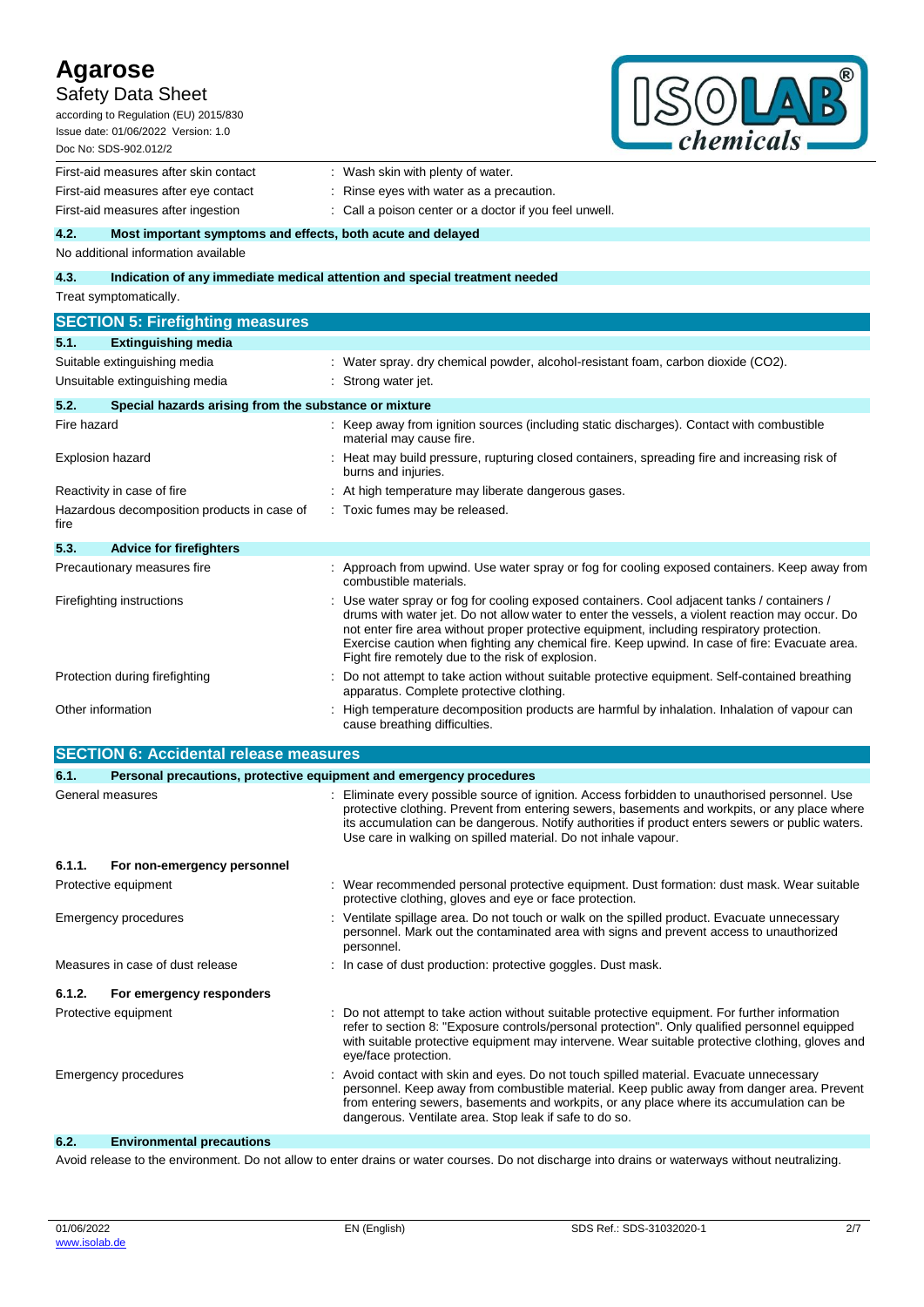Safety Data Sheet

according to Regulation (EU) 2015/830 Issue date: 01/06/2022 Version: 1.0 Doc No: SDS-902.012/2



#### **6.3. Methods and material for containment and cleaning up** For containment **interval in the same of the safety intructions.** Soak up with inert absorbent material (for example sand, sawdust, a universal binder, silica gel). Contain any spills with dikes or absorbents to prevent migration and entry into sewers or streams. Methods for cleaning up example of the product. Clean up any spills as soon as possible, using an absorbent material to collect it. Absorb with liquid-binding material (e.g. sand, diatomaceous earth, acidor universal binding agents). Sweep or shovel spills into appropriate container for disposal. Minimise generation of dust. Other information **intervals of the Contaminated materials** or solid residues at an authorized site. Dispose of contaminated materials in accordance with current regulations.

#### **6.4. Reference to other sections**

Concerning personal protective equipment to use, see section 8. Concerning disposal elimination after cleaning, see section 13.

| <b>SECTION 7: Handling and storage</b>                               |                                                                                                                                                                                                                                                                                                                                                                                                                                                                                                                                                                                                         |
|----------------------------------------------------------------------|---------------------------------------------------------------------------------------------------------------------------------------------------------------------------------------------------------------------------------------------------------------------------------------------------------------------------------------------------------------------------------------------------------------------------------------------------------------------------------------------------------------------------------------------------------------------------------------------------------|
| Precautions for safe handling<br>7.1.                                |                                                                                                                                                                                                                                                                                                                                                                                                                                                                                                                                                                                                         |
| Additional hazards when processed                                    | : Use adequate ventilation to keep vapour concentrations below applicable standard. Take all<br>necessary technical measures to avoid or minimize the release of the product on the<br>workplace.                                                                                                                                                                                                                                                                                                                                                                                                       |
| Precautions for safe handling                                        | Ensure good ventilation of the work station. Wear personal protective equipment. Avoid dust<br>formation. Avoid prolonged and repeated contact with skin. Contaminated work clothing should<br>not be allowed out of the workplace. Do not spray on an open flame or other ignition source.<br>Floors, walls and other surfaces in the hazard area must be cleaned regularly. Keep valves and<br>fittings free from oil and grease. Take all necessary technical measures to avoid or minimize<br>the release of the product on the workplace. Take precautionary measures against static<br>discharge. |
| Hygiene measures                                                     | Do not eat, drink or smoke when using this product. Always wash hands after handling the<br>product.                                                                                                                                                                                                                                                                                                                                                                                                                                                                                                    |
| 7.2.<br>Conditions for safe storage, including any incompatibilities |                                                                                                                                                                                                                                                                                                                                                                                                                                                                                                                                                                                                         |
| Technical measures                                                   | Containers which are opened should be properly resealed and kept upright to prevent leakage.<br>The floor of the depot should be impermeable and designed to form a water-tight basin. Ensure<br>adequate ventilation, especially in confined areas. Comply with applicable regulations.                                                                                                                                                                                                                                                                                                                |
| Storage conditions                                                   | Store in a well-ventilated place. Keep cool.                                                                                                                                                                                                                                                                                                                                                                                                                                                                                                                                                            |
| Incompatible products                                                | Strong acids. Strong bases. Strong oxidizing agents. Peroxides. Explosives.                                                                                                                                                                                                                                                                                                                                                                                                                                                                                                                             |
| Incompatible materials                                               | Extremely high or low temperatures.                                                                                                                                                                                                                                                                                                                                                                                                                                                                                                                                                                     |
| Heat and ignition sources                                            | Do not smoke. KEEP SUBSTANCE AWAY FROM: ignition sources. heat sources.                                                                                                                                                                                                                                                                                                                                                                                                                                                                                                                                 |
| Information on mixed storage                                         | Keep away from food, drink and animal feeding stuffs.                                                                                                                                                                                                                                                                                                                                                                                                                                                                                                                                                   |
| Storage area                                                         | : Avoid: Extremely high or low temperatures. Heat and ignition sources.                                                                                                                                                                                                                                                                                                                                                                                                                                                                                                                                 |
| 7.3.<br>Specific end use(s)                                          |                                                                                                                                                                                                                                                                                                                                                                                                                                                                                                                                                                                                         |
| No additional information available                                  |                                                                                                                                                                                                                                                                                                                                                                                                                                                                                                                                                                                                         |

**SECTION 8: Exposure controls/personal protection**

#### **8.1. Control parameters**

No additional information available

#### **8.2. Exposure controls**

#### **Appropriate engineering controls:**

Ensure good ventilation of the work station. Avoid contact with skin, eyes and clothing. Carry out operations in the open/under local exhaust/ventilation or with respiratory protection. Consider the use of a work permit system e.g. for maintenance activities. Emergency eye wash fountains and safety showers should be available in the immediate vicinity of any potential exposure. In the event that dust and/or fine particles are generated with this product, it is prudent to minimize prolonged inhalation exposure to these forms not to exceed the occupational exposure limit. Measure concentrations regularly, and at the time of any change occuring in conditions likely to have consequences on workers exposure.

#### **Hand protection:**

Protective gloves. EN 374. Choosing the proper glove is a decision that depends not only on the type of material, but also on other quality features, which differ for each manufacturer. Gloves must be replaced after each use and whenever signs of wear or perforation appear

#### **Eye protection:**

Safety glasses. EN 166

#### **Skin and body protection:**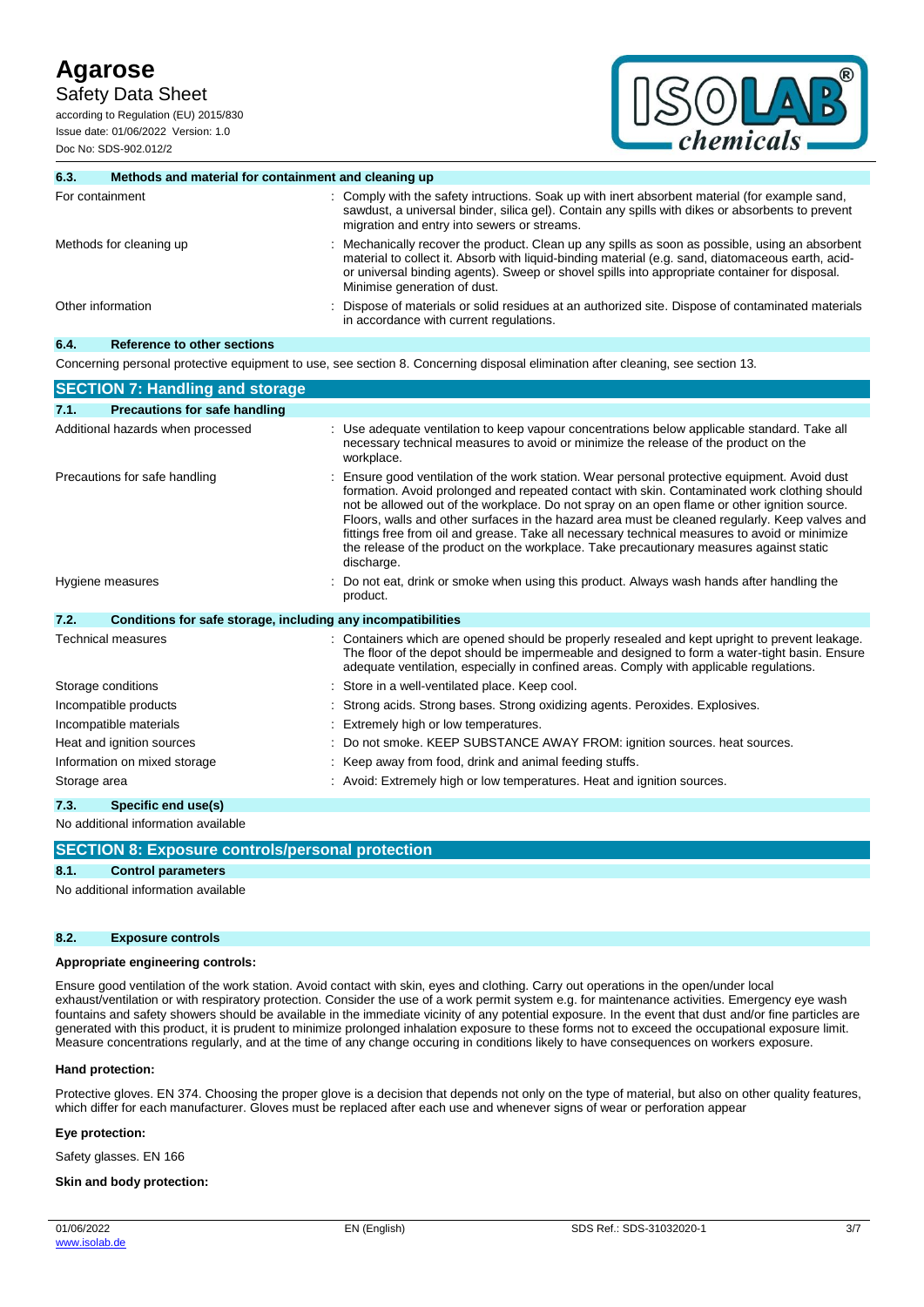Safety Data Sheet

according to Regulation (EU) 2015/830 Issue date: 01/06/2022 Version: 1.0 Doc No: SDS-902.012/2



Wear suitable protective clothing. Where contact with eyes or skin is likely, wear suitable protection. In case of dust production: dustproof clothing. In case of dust production: head/neck protection

#### **Respiratory protection:**

In case of insufficient ventilation, wear suitable respiratory equipment. Dust production: dust mask with filter type P1. Where excessive vapour may result, wear approved mask

#### **Environmental exposure controls:**

Avoid release to the environment.

**Consumer exposure controls:**

Do not eat, drink or smoke during use. Always wash hands after handling the product. Avoid contact with skin and eyes. Avoid contact during pregnancy/while nursing.

#### **Other information:**

Wash hands and other exposed areas with mild soap and water before eating, drinking or smoking and when leaving work.

| <b>SECTION 9: Physical and chemical properties</b>            |                   |  |  |  |
|---------------------------------------------------------------|-------------------|--|--|--|
| Information on basic physical and chemical properties<br>9.1. |                   |  |  |  |
| Physical state                                                | Solid<br>÷        |  |  |  |
| Appearance                                                    | Powder.           |  |  |  |
| Colour                                                        | White. Beige.     |  |  |  |
| Odour                                                         | odourless.        |  |  |  |
| Odour threshold                                               | No data available |  |  |  |
| рH                                                            | No data available |  |  |  |
| Relative evaporation rate (butylacetate=1)                    | No data available |  |  |  |
| Melting point                                                 | No data available |  |  |  |
| Freezing point                                                | Not applicable    |  |  |  |
| Boiling point                                                 | No data available |  |  |  |
| Flash point                                                   | Not applicable    |  |  |  |
| Auto-ignition temperature                                     | Not applicable    |  |  |  |
| Decomposition temperature                                     | No data available |  |  |  |
| Flammability (solid, gas)                                     | Non flammable.    |  |  |  |
| Vapour pressure                                               | No data available |  |  |  |
| Relative vapour density at 20 °C                              | No data available |  |  |  |
| Relative density                                              | No data available |  |  |  |
| Solubility                                                    | No data available |  |  |  |
| Partition coefficient n-octanol/water (Log Pow)               | No data available |  |  |  |
| Viscosity, kinematic                                          | Not applicable    |  |  |  |
| Viscosity, dynamic                                            | No data available |  |  |  |
| <b>Explosive properties</b>                                   | No data available |  |  |  |
| Oxidising properties                                          | No data available |  |  |  |
| <b>Explosive limits</b>                                       | Not applicable    |  |  |  |
| 9.2.<br><b>Other information</b>                              |                   |  |  |  |

Bulk density **EXECUTE:** No data available

### **SECTION 10: Stability and reactivity**

**10.1. Reactivity**

The product is non-reactive under normal conditions of use, storage and transport.

#### **10.2. Chemical stability**

Stable under normal conditions.

#### **10.3. Possibility of hazardous reactions**

No dangerous reactions known under normal conditions of use.

#### **10.4. Conditions to avoid**

None under recommended storage and handling conditions (see section 7).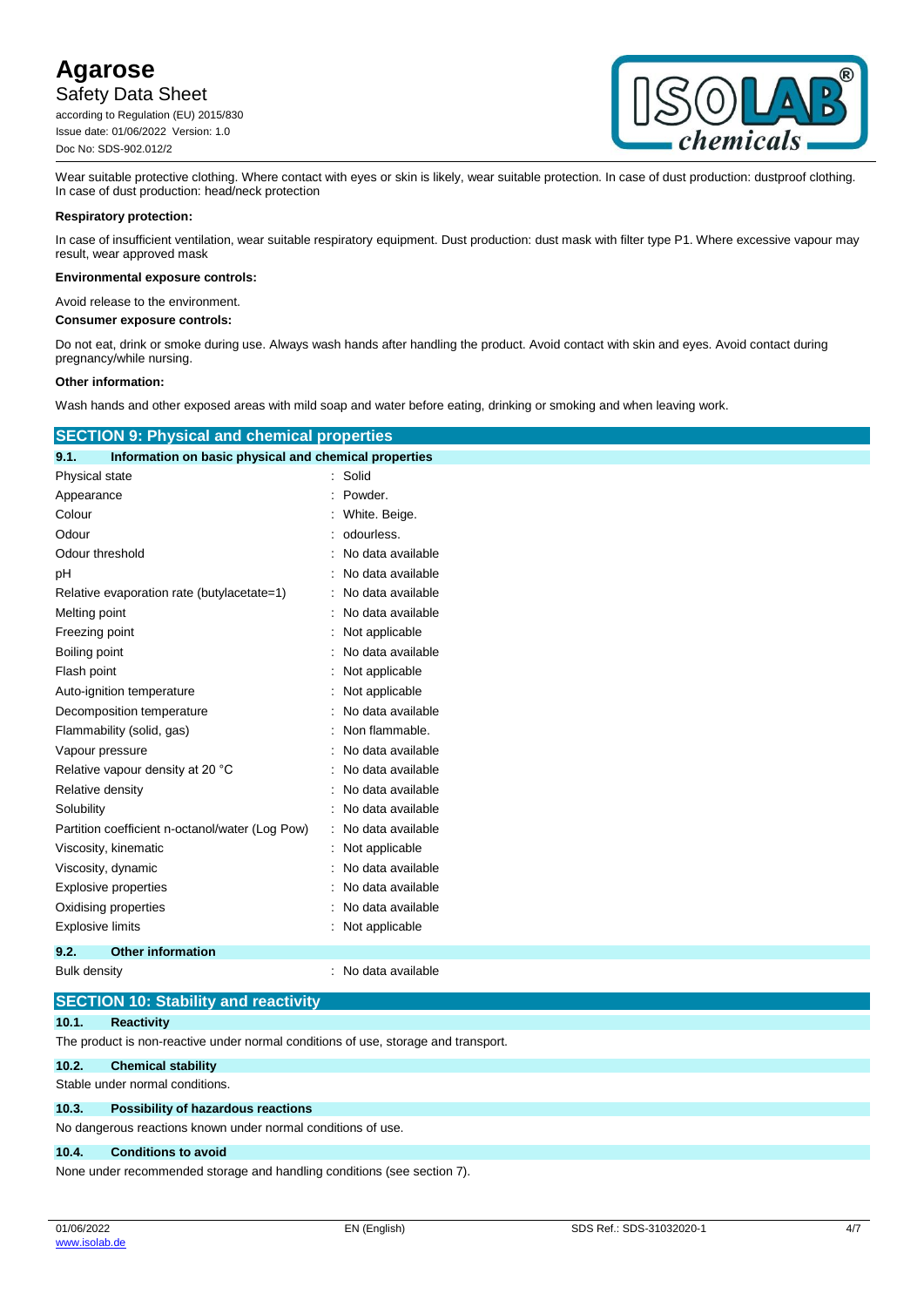Safety Data Sheet

according to Regulation (EU) 2015/830 Issue date: 01/06/2022 Version: 1.0 Doc No: SDS-902.012/2



### **10.5. Incompatible materials**

Strong acids. Strong bases. Strong oxidizing agents. Peroxides. Explosives.

### **10.6. Hazardous decomposition products**

Under normal conditions of storage and use, hazardous decomposition products should not be produced.

| <b>SECTION 11: Toxicological information</b>  |                                                                                     |
|-----------------------------------------------|-------------------------------------------------------------------------------------|
| Information on toxicological effects<br>11.1. |                                                                                     |
| Acute toxicity (oral)                         | : Not classified (Based on available data, the classification criteria are not met) |
| Acute toxicity (dermal)                       | : Not classified (Based on available data, the classification criteria are not met) |
| Acute toxicity (inhalation)                   | : Not classified (Based on available data, the classification criteria are not met) |
| Skin corrosion/irritation                     | : Not classified (Based on available data, the classification criteria are not met) |
| Serious eye damage/irritation                 | : Not classified (Based on available data, the classification criteria are not met) |
| Respiratory or skin sensitisation             | : Not classified (Based on available data, the classification criteria are not met) |
| Germ cell mutagenicity                        | : Not classified (Based on available data, the classification criteria are not met) |
| Carcinogenicity                               | : Not classified (Based on available data, the classification criteria are not met) |
| Reproductive toxicity                         | : Not classified (Based on available data, the classification criteria are not met) |
| STOT-single exposure                          | : Not classified (Based on available data, the classification criteria are not met) |
| STOT-repeated exposure                        | : Not classified (Based on available data, the classification criteria are not met) |
| Aspiration hazard                             | : Not classified (Not relevant)                                                     |

| <b>SECTION 12: Ecological information</b>                     |                                                                                                                                                                                                                                    |
|---------------------------------------------------------------|------------------------------------------------------------------------------------------------------------------------------------------------------------------------------------------------------------------------------------|
| <b>Toxicity</b><br>12.1.                                      |                                                                                                                                                                                                                                    |
| Ecology - general                                             | The product is not considered harmful to aquatic organisms nor to cause long-term adverse<br>effects in the environment.                                                                                                           |
| Hazardous to the aquatic environment, short-<br>term (acute)  | Not classified                                                                                                                                                                                                                     |
| Hazardous to the aquatic environment, long-<br>term (chronic) | Not classified                                                                                                                                                                                                                     |
| 12.2.<br><b>Persistence and degradability</b>                 |                                                                                                                                                                                                                                    |
| No additional information available                           |                                                                                                                                                                                                                                    |
| 12.3.<br><b>Bioaccumulative potential</b>                     |                                                                                                                                                                                                                                    |
| No additional information available                           |                                                                                                                                                                                                                                    |
| 12.4.<br><b>Mobility in soil</b>                              |                                                                                                                                                                                                                                    |
| No additional information available                           |                                                                                                                                                                                                                                    |
| <b>Results of PBT and vPvB assessment</b><br>12.5.            |                                                                                                                                                                                                                                    |
| No additional information available                           |                                                                                                                                                                                                                                    |
| 12.6.<br>Other adverse effects                                |                                                                                                                                                                                                                                    |
| No additional information available                           |                                                                                                                                                                                                                                    |
| <b>SECTION 13: Disposal considerations</b>                    |                                                                                                                                                                                                                                    |
| Waste treatment methods<br>13.1.                              |                                                                                                                                                                                                                                    |
| Regional legislation (waste)                                  | Disposal must be done according to official regulations.                                                                                                                                                                           |
| Sewage disposal recommendations                               | Disposal must be done according to official regulations.                                                                                                                                                                           |
| Product/Packaging disposal recommendations                    | Completely empty the packaging prior to decontamination. Empty containers should be taken<br>for recycling, recovery or waste in accordance with local regulation. Comply with applicable<br>regulations for solid waste disposal. |
| Additional information                                        | Empty containers should be taken for recycling, recovery or waste in accordance with local<br>regulation.                                                                                                                          |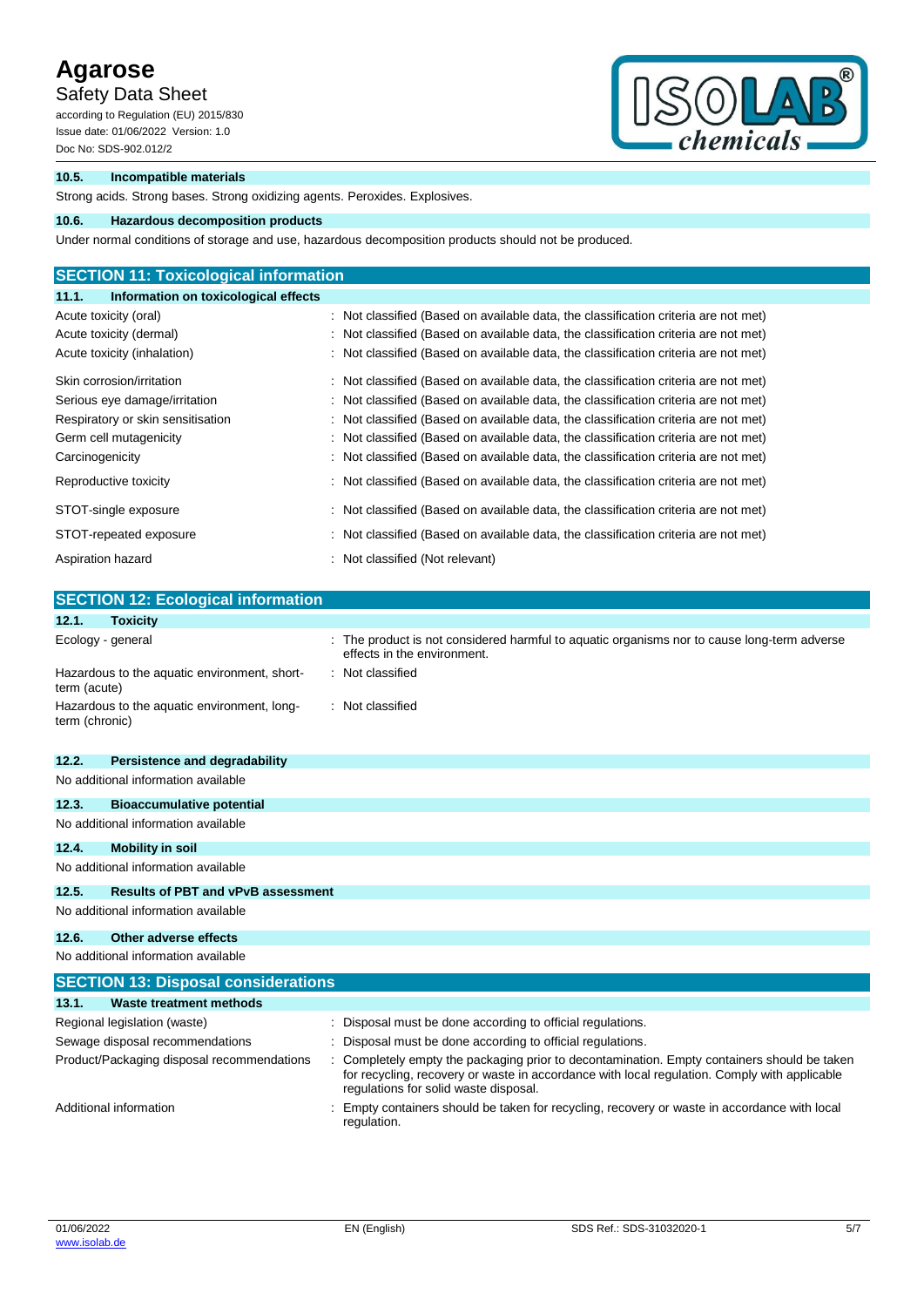# Safety Data Sheet

according to Regulation (EU) 2015/830 Issue date: 01/06/2022 Version: 1.0 Doc No: SDS-902.012/2

# **SECTION 14: Transport information**



# In accordance with ADR / RID / IMDG / IATA / ADN

| <b>ADR</b>                                 | <b>IMDG</b>                  | <b>IATA</b>    | <b>ADN</b>     | <b>RID</b>     |  |  |  |
|--------------------------------------------|------------------------------|----------------|----------------|----------------|--|--|--|
| <b>UN number</b><br>14.1.                  |                              |                |                |                |  |  |  |
| Not applicable                             | Not applicable               | Not applicable | Not applicable | Not applicable |  |  |  |
| 14.2.<br>UN proper shipping name           |                              |                |                |                |  |  |  |
| Not applicable                             | Not applicable               | Not applicable | Not applicable | Not applicable |  |  |  |
| Not applicable                             | Not applicable               | Not applicable | Not applicable | Not applicable |  |  |  |
|                                            |                              |                |                |                |  |  |  |
| <b>Transport hazard class(es)</b><br>14.3. |                              |                |                |                |  |  |  |
| Not applicable                             | Not applicable               | Not applicable | Not applicable | Not applicable |  |  |  |
| Not applicable                             | Not applicable               | Not applicable | Not applicable | Not applicable |  |  |  |
| 14.4.<br><b>Packing group</b>              |                              |                |                |                |  |  |  |
| Not applicable                             | Not applicable               | Not applicable | Not applicable | Not applicable |  |  |  |
| 14.5.                                      | <b>Environmental hazards</b> |                |                |                |  |  |  |
| Not applicable                             | Not applicable               | Not applicable | Not applicable | Not applicable |  |  |  |
| No supplementary information available     |                              |                |                |                |  |  |  |

## **14.6. Special precautions for user**

#### **- Overland transport**

Not applicable

#### **- Transport by sea**

Not applicable

## **- Air transport**

Not applicable

### **- Inland waterway transport**

Not applicable

## **- Rail transport**

Not applicable

**14.7. Transport in bulk according to Annex II of Marpol and the IBC Code**

#### Not applicable

## **SECTION 15: Regulatory information**

| 15.1. | Safety, health and environmental regulations/legislation specific for the substance or mixture |  |  |
|-------|------------------------------------------------------------------------------------------------|--|--|
|       |                                                                                                |  |  |

#### **15.1.1. EU-Regulations**

No REACH Annex XVII restrictions

Agarose is not on the REACH Candidate List Agarose is not on the REACH Annex XIV List

#### **15.1.2. National regulations**

| Germany                                    |                                                                                                                |
|--------------------------------------------|----------------------------------------------------------------------------------------------------------------|
| Regulatory reference                       | Not classified according to Regulation Governing Systems for Handling Substances Hazardous<br>to Waters (AwSV) |
| <b>Employment restrictions</b>             | : Observe restrictions according Act on the Protection of Working Mothers (MuSchG)                             |
|                                            | Observe restrictions according Act on the Protection of Young People in Employment<br>(JArbSchG)               |
| Hazardous Incident Ordinance (12. BImSchV) | Is not subject of the 12. BImSchV (Hazardous Incident Ordinance)                                               |

#### **15.2. Chemical safety assessment**

No chemical safety assessment has been carried out

# EN (English) SDS Ref.: SDS-31032020-1 6/7 **SECTION 16: Other information** Abbreviations and acronyms: